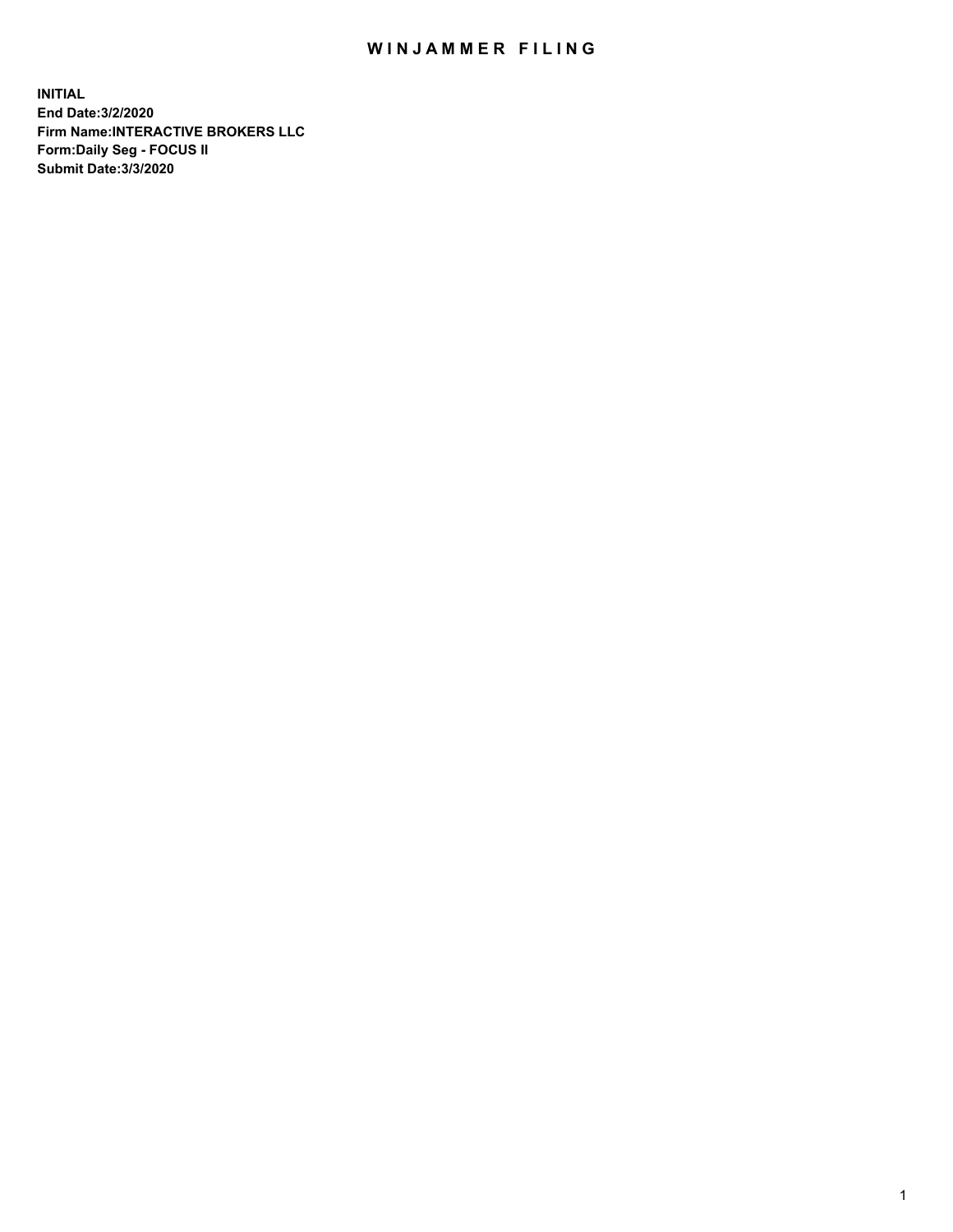**INITIAL End Date:3/2/2020 Firm Name:INTERACTIVE BROKERS LLC Form:Daily Seg - FOCUS II Submit Date:3/3/2020 Daily Segregation - Cover Page**

| Name of Company                                                                                                                                                                                                                                                                                                                | <b>INTERACTIVE BROKERS LLC</b>                                                                 |
|--------------------------------------------------------------------------------------------------------------------------------------------------------------------------------------------------------------------------------------------------------------------------------------------------------------------------------|------------------------------------------------------------------------------------------------|
| <b>Contact Name</b>                                                                                                                                                                                                                                                                                                            | James Menicucci                                                                                |
| <b>Contact Phone Number</b>                                                                                                                                                                                                                                                                                                    | 203-618-8085                                                                                   |
| <b>Contact Email Address</b>                                                                                                                                                                                                                                                                                                   | jmenicucci@interactivebrokers.c<br>om                                                          |
| FCM's Customer Segregated Funds Residual Interest Target (choose one):<br>a. Minimum dollar amount: ; or<br>b. Minimum percentage of customer segregated funds required:% ; or<br>c. Dollar amount range between: and; or<br>d. Percentage range of customer segregated funds required between: % and %.                       | $\overline{\mathbf{0}}$<br>$\overline{\mathbf{0}}$<br>155,000,000 245,000,000<br>00            |
| FCM's Customer Secured Amount Funds Residual Interest Target (choose one):<br>a. Minimum dollar amount: ; or<br>b. Minimum percentage of customer secured funds required:%; or<br>c. Dollar amount range between: and; or<br>d. Percentage range of customer secured funds required between:% and%.                            | $\overline{\mathbf{0}}$<br>$\overline{\mathbf{0}}$<br>80,000,000 120,000,000<br>0 <sub>0</sub> |
| FCM's Cleared Swaps Customer Collateral Residual Interest Target (choose one):<br>a. Minimum dollar amount: ; or<br>b. Minimum percentage of cleared swaps customer collateral required:% ; or<br>c. Dollar amount range between: and; or<br>d. Percentage range of cleared swaps customer collateral required between:% and%. | <u>0</u><br>$\overline{\mathbf{0}}$<br>0 <sub>0</sub><br>0 <sub>0</sub>                        |

Attach supporting documents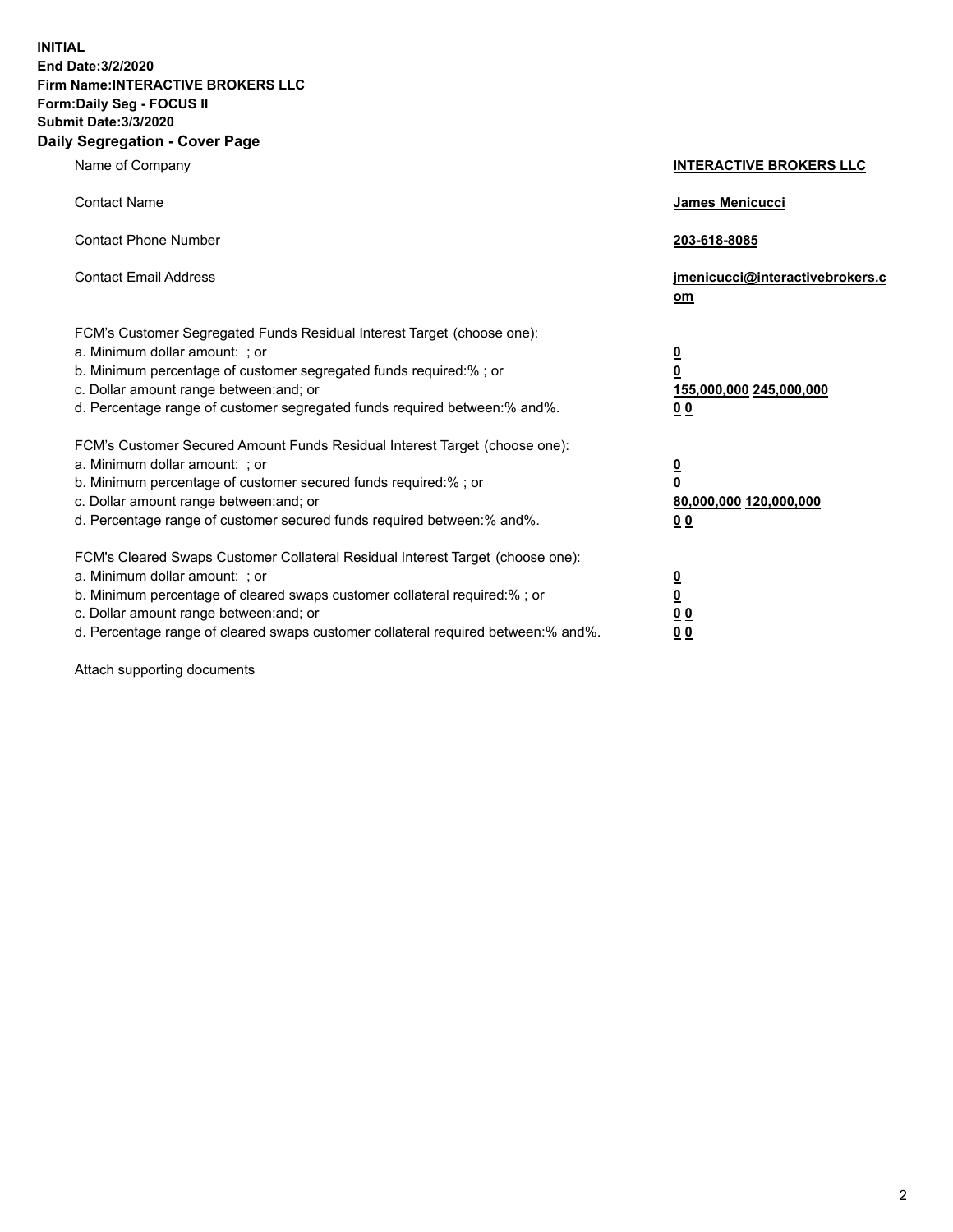**INITIAL End Date:3/2/2020 Firm Name:INTERACTIVE BROKERS LLC Form:Daily Seg - FOCUS II Submit Date:3/3/2020 Daily Segregation - Secured Amounts**

|     | Foreign Futures and Foreign Options Secured Amounts                                         |                                                         |
|-----|---------------------------------------------------------------------------------------------|---------------------------------------------------------|
|     | Amount required to be set aside pursuant to law, rule or regulation of a foreign            | $0$ [7305]                                              |
|     | government or a rule of a self-regulatory organization authorized thereunder                |                                                         |
| 1.  | Net ledger balance - Foreign Futures and Foreign Option Trading - All Customers             |                                                         |
|     | A. Cash                                                                                     | 514,309,844 [7315]                                      |
|     | B. Securities (at market)                                                                   | $0$ [7317]                                              |
| 2.  | Net unrealized profit (loss) in open futures contracts traded on a foreign board of trade   | -12,098,816 [7325]                                      |
| 3.  | Exchange traded options                                                                     |                                                         |
|     | a. Market value of open option contracts purchased on a foreign board of trade              | 135,268 [7335]                                          |
|     | b. Market value of open contracts granted (sold) on a foreign board of trade                | -248,075 [7337]                                         |
| 4.  | Net equity (deficit) (add lines 1. 2. and 3.)                                               | 502,098,221 [7345]                                      |
| 5.  | Account liquidating to a deficit and account with a debit balances - gross amount           | 25,334 [7351]                                           |
|     | Less: amount offset by customer owned securities                                            | 0 [7352] 25,334 [7354]                                  |
| 6.  | Amount required to be set aside as the secured amount - Net Liquidating Equity              | 502,123,555 [7355]                                      |
|     | Method (add lines 4 and 5)                                                                  |                                                         |
| 7.  | Greater of amount required to be set aside pursuant to foreign jurisdiction (above) or line | 502,123,555 [7360]                                      |
|     | 6.                                                                                          |                                                         |
|     | FUNDS DEPOSITED IN SEPARATE REGULATION 30.7 ACCOUNTS                                        |                                                         |
| 1.  | Cash in banks                                                                               |                                                         |
|     | A. Banks located in the United States                                                       | 54,818,280 [7500]                                       |
|     | B. Other banks qualified under Regulation 30.7                                              | 0 [7520] 54,818,280 [7530]                              |
| 2.  | Securities                                                                                  |                                                         |
|     | A. In safekeeping with banks located in the United States                                   | 447,167,150 [7540]                                      |
|     | B. In safekeeping with other banks qualified under Regulation 30.7                          | 0 [7560] 447,167,150 [7570]                             |
| 3.  | Equities with registered futures commission merchants                                       |                                                         |
|     | A. Cash                                                                                     | $0$ [7580]                                              |
|     | <b>B.</b> Securities                                                                        | $0$ [7590]                                              |
|     | C. Unrealized gain (loss) on open futures contracts                                         | $0$ [7600]                                              |
|     | D. Value of long option contracts                                                           | $0$ [7610]                                              |
|     | E. Value of short option contracts                                                          | 0 [7615] 0 [7620]                                       |
| 4.  | Amounts held by clearing organizations of foreign boards of trade                           |                                                         |
|     | A. Cash                                                                                     | $0$ [7640]                                              |
|     | <b>B.</b> Securities                                                                        | $0$ [7650]                                              |
|     | C. Amount due to (from) clearing organization - daily variation                             | $0$ [7660]                                              |
|     | D. Value of long option contracts                                                           | $0$ [7670]                                              |
|     | E. Value of short option contracts                                                          | 0 [7675] 0 [7680]                                       |
| 5.  | Amounts held by members of foreign boards of trade                                          |                                                         |
|     | A. Cash                                                                                     | 122,187,501 [7700]                                      |
|     | <b>B.</b> Securities                                                                        | $0$ [7710]                                              |
|     | C. Unrealized gain (loss) on open futures contracts                                         | 12,967,200 [7720]                                       |
|     | D. Value of long option contracts                                                           | 135,268 [7730]                                          |
|     | E. Value of short option contracts                                                          | <u>-<b>248,075</b></u> [7735] <u>135,041,894</u> [7740] |
| 6.  | Amounts with other depositories designated by a foreign board of trade                      | $0$ [7760]                                              |
| 7.  | Segregated funds on hand                                                                    | $0$ [7765]                                              |
| 8.  | Total funds in separate section 30.7 accounts                                               | 637,027,324 [7770]                                      |
| 9.  | Excess (deficiency) Set Aside for Secured Amount (subtract line 7 Secured Statement         | 134,903,769 [7380]                                      |
| 10. | Page 1 from Line 8)                                                                         |                                                         |
| 11. | Management Target Amount for Excess funds in separate section 30.7 accounts                 | 80,000,000 [7780]                                       |
|     | Excess (deficiency) funds in separate 30.7 accounts over (under) Management Target          | 54,903,769 [7785]                                       |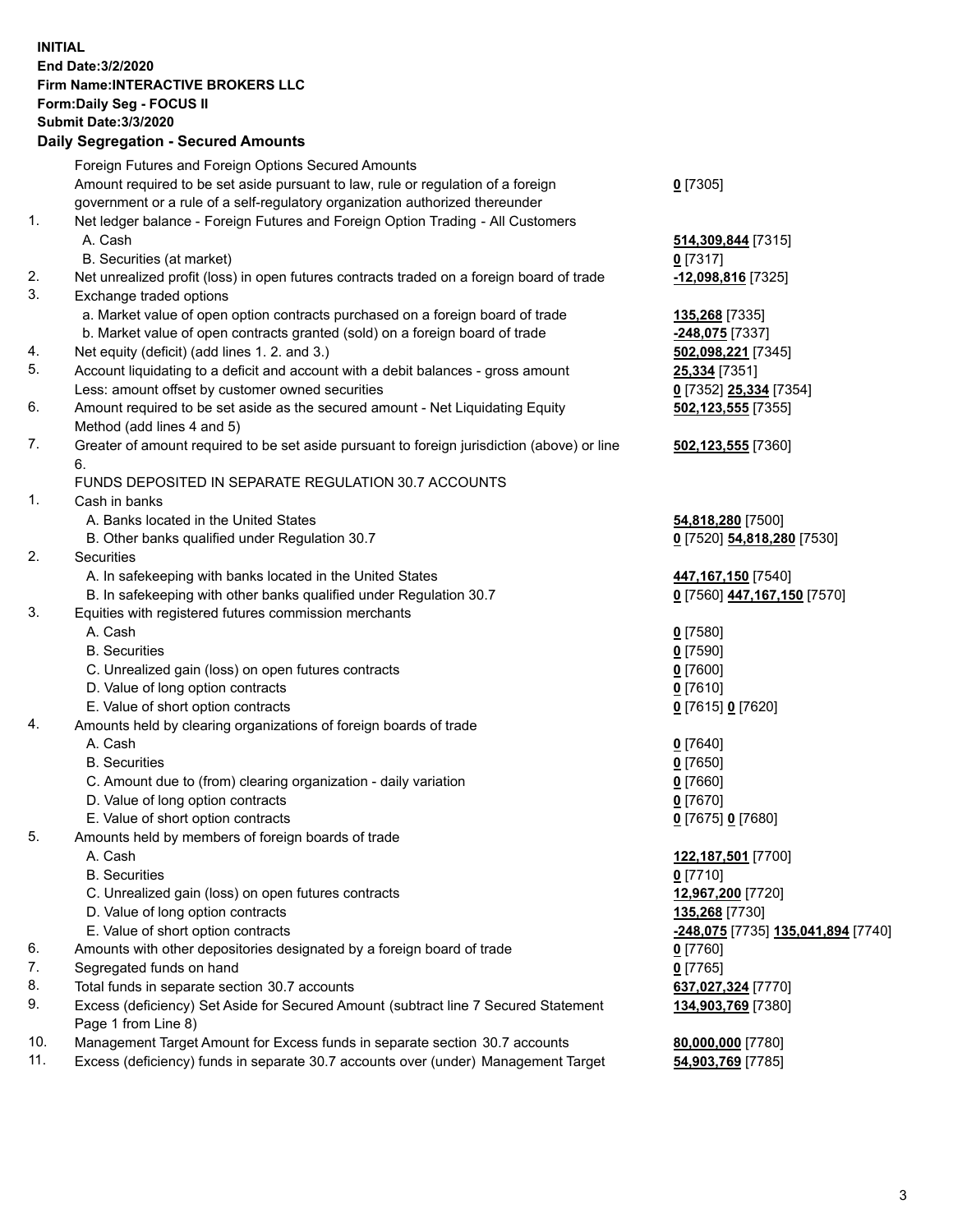**INITIAL End Date:3/2/2020 Firm Name:INTERACTIVE BROKERS LLC Form:Daily Seg - FOCUS II Submit Date:3/3/2020 Daily Segregation - Segregation Statement** SEGREGATION REQUIREMENTS(Section 4d(2) of the CEAct) 1. Net ledger balance A. Cash **4,388,302,831** [7010] B. Securities (at market) **0** [7020] 2. Net unrealized profit (loss) in open futures contracts traded on a contract market **-38,239,023** [7030] 3. Exchange traded options A. Add market value of open option contracts purchased on a contract market **418,001,959** [7032] B. Deduct market value of open option contracts granted (sold) on a contract market **-451,328,349** [7033] 4. Net equity (deficit) (add lines 1, 2 and 3) **4,316,737,418** [7040] 5. Accounts liquidating to a deficit and accounts with debit balances - gross amount **964,292** [7045] Less: amount offset by customer securities **0** [7047] **964,292** [7050] 6. Amount required to be segregated (add lines 4 and 5) **4,317,701,710** [7060] FUNDS IN SEGREGATED ACCOUNTS 7. Deposited in segregated funds bank accounts A. Cash **1,256,742,559** [7070] B. Securities representing investments of customers' funds (at market) **1,903,517,690** [7080] C. Securities held for particular customers or option customers in lieu of cash (at market) **0** [7090] 8. Margins on deposit with derivatives clearing organizations of contract markets A. Cash **2,967,447** [7100] B. Securities representing investments of customers' funds (at market) **1,364,533,277** [7110] C. Securities held for particular customers or option customers in lieu of cash (at market) **0** [7120] 9. Net settlement from (to) derivatives clearing organizations of contract markets **26,690,750** [7130] 10. Exchange traded options A. Value of open long option contracts **418,742,037** [7132] B. Value of open short option contracts **-452,501,965** [7133] 11. Net equities with other FCMs A. Net liquidating equity **0** [7140] B. Securities representing investments of customers' funds (at market) **0** [7160] C. Securities held for particular customers or option customers in lieu of cash (at market) **0** [7170] 12. Segregated funds on hand **0** [7150] 13. Total amount in segregation (add lines 7 through 12) **4,520,691,795** [7180] 14. Excess (deficiency) funds in segregation (subtract line 6 from line 13) **202,990,085** [7190] 15. Management Target Amount for Excess funds in segregation **155,000,000** [7194] 16. Excess (deficiency) funds in segregation over (under) Management Target Amount **47,990,085** [7198]

Excess